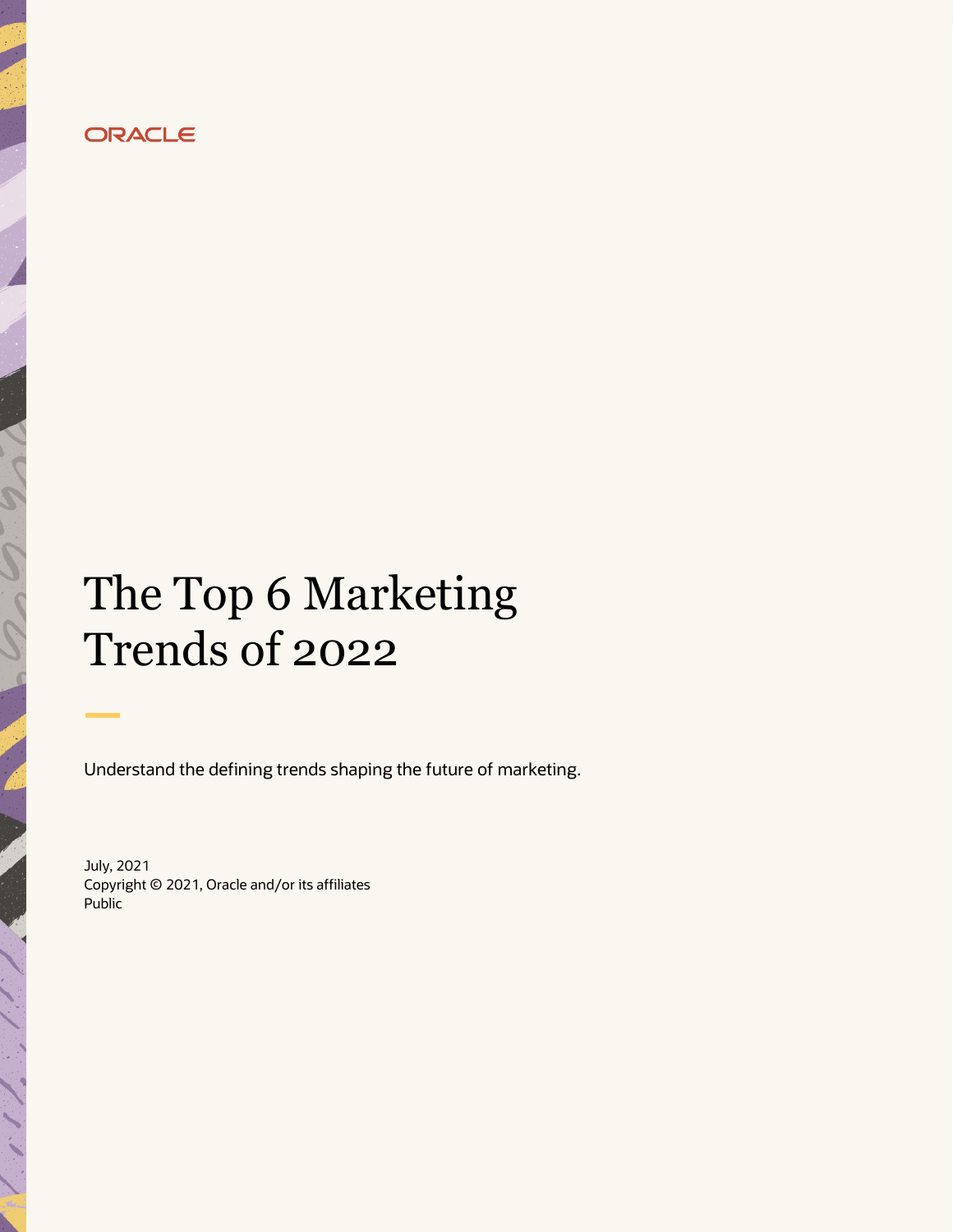

### **Introduction**

Modern marketers require a broad understanding of the best, most effective ways to reach consumers in the moments that matter. It sounds simple enough, but every year brings new challenges that can derail plans and complicate marketing plans. Consider the current (albeit delayed) changes to online targeting. Or the increased regulations and standards surrounding consumer privacy and data collection. Or the constant need to deliver personalised brand experiences at scale, across an ever-growing mix of channels and devices. There are no shortage of disruptive forces influencing how we engage customers and prospects every day.

Understanding how all these trends shape our marketing plans is critical for success. Without the broader context of what's happening across the industry and how consumer behavior is evolving, marketers are left a step behind. So, to help you make sense of what's happening in marketing today, we're sharing the top 6 defining trends in marketing for the next 12 months as we see them.

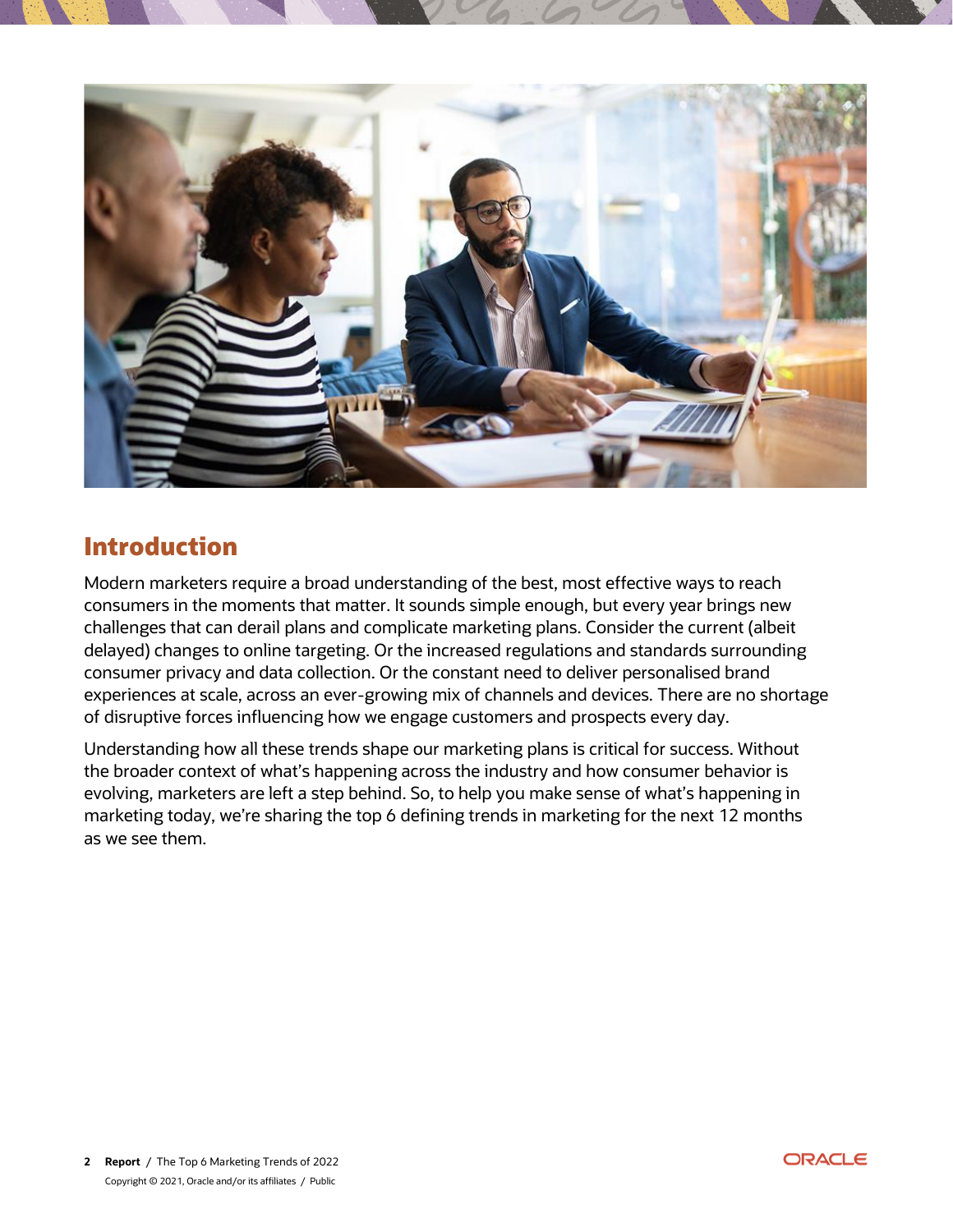#### **Trend #1**

### **'Data Democratisation' helps organisations harness the power of data**

The explosion of data collection over the past 20 years has fueled the business world's obsession with data-driven strategy. However, we're now at a critical point. The total amount of data created, captured, copied, and consumed globally has increased by more than 5000% since 2010 and is expected to continue growing at an exponential rate through 2025, according to **[Statista.](https://www.statista.com/statistics/871513/worldwide-data-created/)** Such explosive growth means businesses today sit on a wealth of data. Now the focus becomes how to best activate it.

Enter: Data democratisation.

Data democratisation rests on the idea that access to data is spread throughout an organisation—spanning cross-functional roles and departments—with the goal of harnessing its power to create 360-degree views of customers that drive better experiences and business outcomes.

Expect artificial intelligence to play a critical role here as data moves from the hands of the few to the many. Business leaders will need to make sense of an overwhelming amount of information and to connect data between organisational siloes. Sales will need to connect with service, and service to marketing, and the back-office to the front-office, so that customers can enjoy a truly seamless experience.



**The total amount of data created, captured, copied, and consumed globally has increased by more than 5000% since 2010 and is expected to continue growing at an exponential rate through 2025. [Statista](https://www.statista.com/statistics/871513/worldwide-data-created/)** 

#### **Trend #2**

### **Personalisation grows up**

Today's businesses no longer compete only within their market category or industry. The personalised experiences delivered by disruptors such as Amazon, Netflix, Apple, Uber, Warby Parker, and a bevy of other direct-to-consumer and digitally native brands raises the bar for every business. Consumers have come to expect that same level of service and experience no matter who they're doing business with.

Now, personalisation plays a critical role in a business strategy. Research further reinforces this need, with a recent [study](https://www.tmcnet.com/usubmit/-capco-study-72-customers-rate-personalization-as-highly-/2021/05/26/9377996.htm) by Capco revealing that 72% of respondents rated personalisation as "highly important", while only 8% said it wasn't.

This speaks to the evolution of personalisation. Once considered an umbrella term for better targeting and serving prospects with the right offers at the right time, personalisation now spans all parts of the business. From the service centre to marketing emails and



**72% of respondents rated personalisation as "highly important", while only 8% said it wasn't.** Recent [study](https://www.tmcnet.com/usubmit/-capco-study-72-customers-rate-personalization-as-highly-/2021/05/26/9377996.html) by Capco

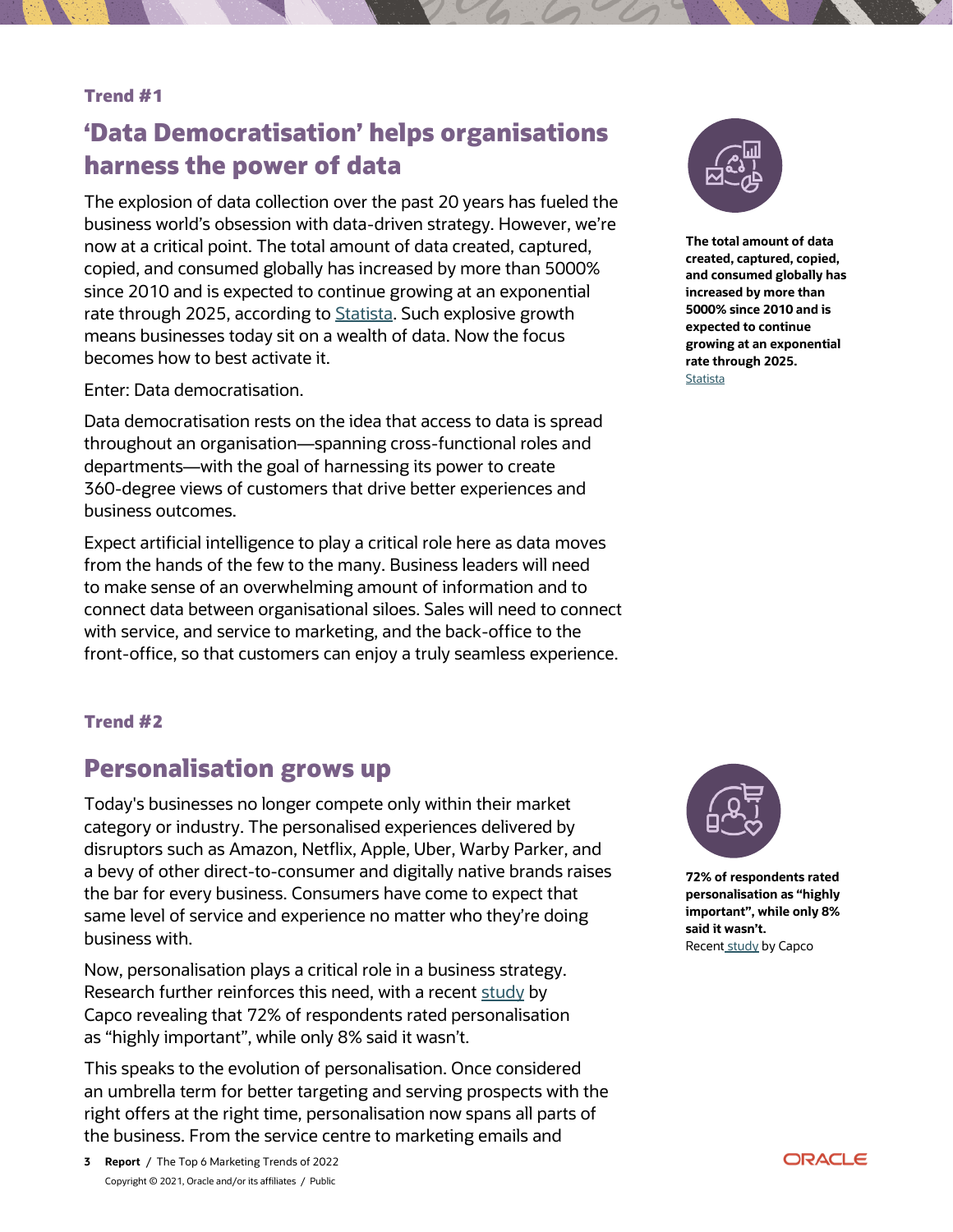advertising, all the way to the in-store shopping experience, customers expect an experience tailored to them.

With forced store closures, social distancing protocols, and city-wide lockdowns, the coronavirus pandemic accelerated the move to digital for many businesses. In doing so, customer experience transformation projects that would have previously taken years have been brought [forward.](https://www.mckinsey.com/business-functions/strategy-and-corporate-finance/our-insights/how-covid-19-has-pushed-companies-over-the-technology-tipping-point-and-transformed-business-forever) And marketers are in the hot seat here. As owners of the customer relationship, they're tasked with delivering omni-channel personalisation to ensure seamless customer experiences across channels, devices, and platforms—a herculean task at the best of times.

On the back of this effort, expect to see the walls between traditional digital channels such as email, web and mobile, begin to fall. There will be a focus on removing the siloes associated with sales, service, and marketing, as that's the only way to deliver on the lofty expectations of a connected, omni-channel experience.

#### **Trend #3**

### **The need for sustainable and scalable 'Madtech' grows**

Post pandemic [surveys](https://www.gartner.com/en/marketing/research/marketing-organizational-survey-2020) of marketers conducted by Gartner report a marked increase in leaders preferring integrated Martech and Adtech suites rather than the spaghetti architecture that the procurement of 'best of breed' solutions led to. Beyond the economic benefits of consolidation, organisations continue to grapple with reducing operational complexity, eliminating capability overlaps, and reducing their carbon footprint by any means possible.

This perhaps explains why the same aforementioned survey of marketers also report a significant increase in marketers working with their IT teams and external consultancies. The pressure is on to review, consolidate and enhance their 'Madtech' suite while maintaining interoperability with the wider CX architecture. And at the executive level, as corporate boards embrace sustainability, technology leaders see the need to architect a simplified, more efficient tech stack for the future.

Madtech consolidation will continue to grow in 2022 and beyond according to our benchmark study ['Marketing technology and](https://go.oracle.com/LP=114152?elqCampaignId=291137)  [strategy'](https://go.oracle.com/LP=114152?elqCampaignId=291137) by Marketing Tech Monitor. However, this consolidation will be driven by the need to reduce carbon footprint, in addition to developing the holistic view of the customer.



**Organisations continue to grapple with reducing operational complexity, eliminating capability overlaps, and reducing their carbon footprint by any means possible.**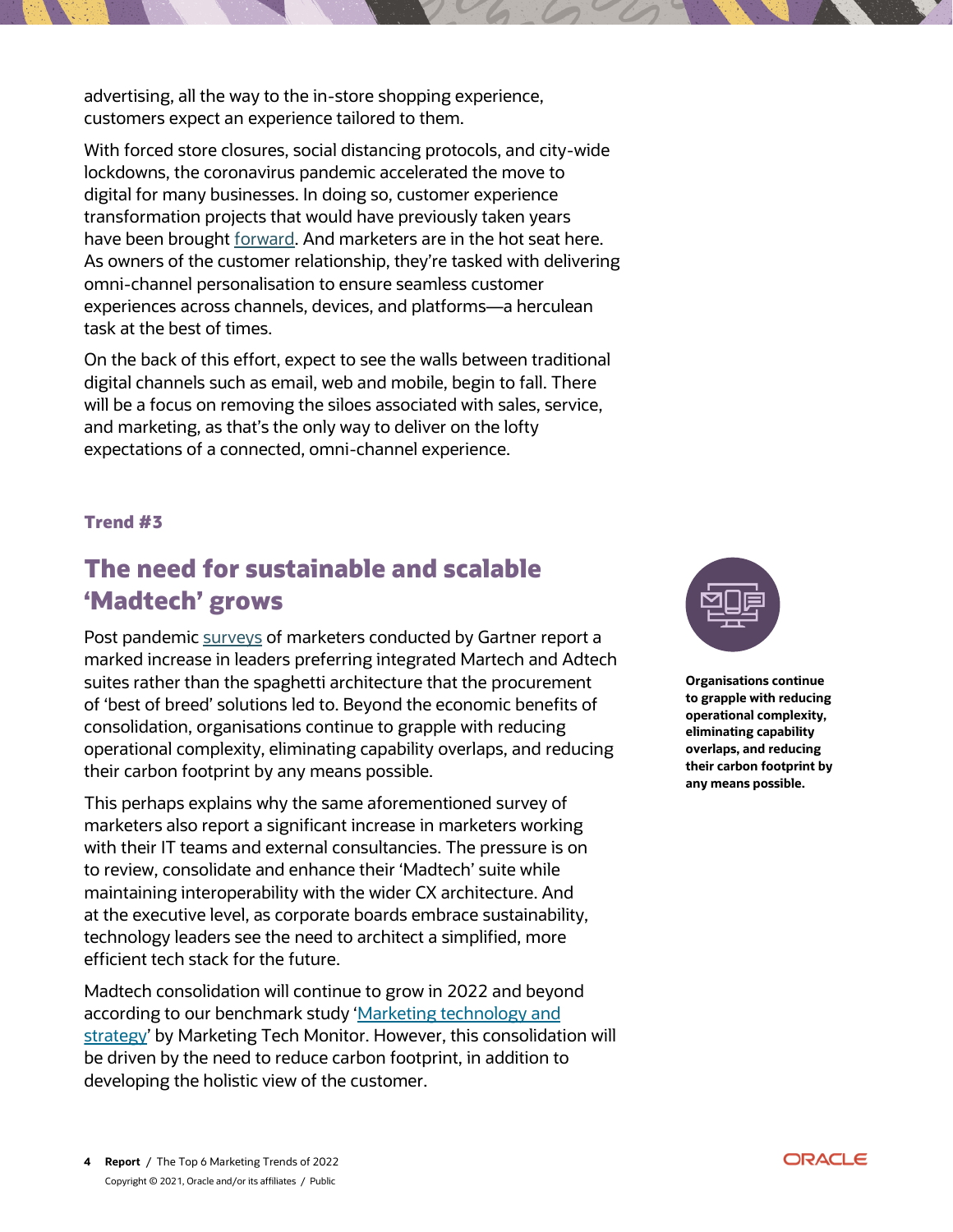#### **Trend #4**

### **Brands drive retention and loyalty through trust**

As the world recovers from the global pandemic, customers want to buy from brands they trust, and they will stay loyal to brands that treat them with respect. Trust is the equity on which brands can build through retaining loyal customers so they can become their biggest acquisition asset through referrals and social media networks.

This trend is seeing brands shift their budget from acquisition to retention. Forreste[r predicts](https://go.forrester.com/press-newsroom/forrester-predictions-2021-digitally-advanced-firms-will-have-a-sustained-advantage-over-their-competitors/) "spend on loyalty and retention marketing will increase by 30% as CMOs assert control over the full customer lifecycle." Brands are adopting loyalty programs that not only reward members for spending, but also for engaging and interacting. This means your most active loyalty program members are also building, sharing and evangelising your brand.



**Spend on loyalty and retention marketing will increase by 30% as CMOs assert control over the full customer lifecycle.** [Forrester](https://go.forrester.com/press-newsroom/forrester-predictions-2021-digitally-advanced-firms-will-have-a-sustained-advantage-over-their-competitors/)

#### **Trend #5**

### **Marketing moves to the centre of the sales process**

[Studies](https://www.marketingweek.com/customer-acquisition-growth-strategy-b2b/) show that buyers do the majority of their research about new products and solutions on their own before contacting sales. Social isolation due to regional lockdowns throughout the pandemic has likely reinforced this buyer behavior. As a result, we're witnessing a significant investment in digital transformation for marketing and its connection with sales and service as a complete end-to-end experience ecosystem.

Marketing now plays a vastly more critical role in driving sales and business success than ever before due to its proximity to the customer, and its involvement with their day-to-day lives. With the need to build consumer trust and loyalty—both elements driven by marketing—marketing finds itself firmly at the centre of the sales process.

Customer loyalty and trust represents the foundation for long-term customer relationships. With marketing at the helm here, 2022 will see many businesses emphasize lifecycle marketing campaigns and initiatives designed to keep consumers both engaged and invested in their brand.



**2022 will see many businesses emphasize lifecycle marketing campaigns and initiatives designed to keep consumers both engaged and invested in their brand.**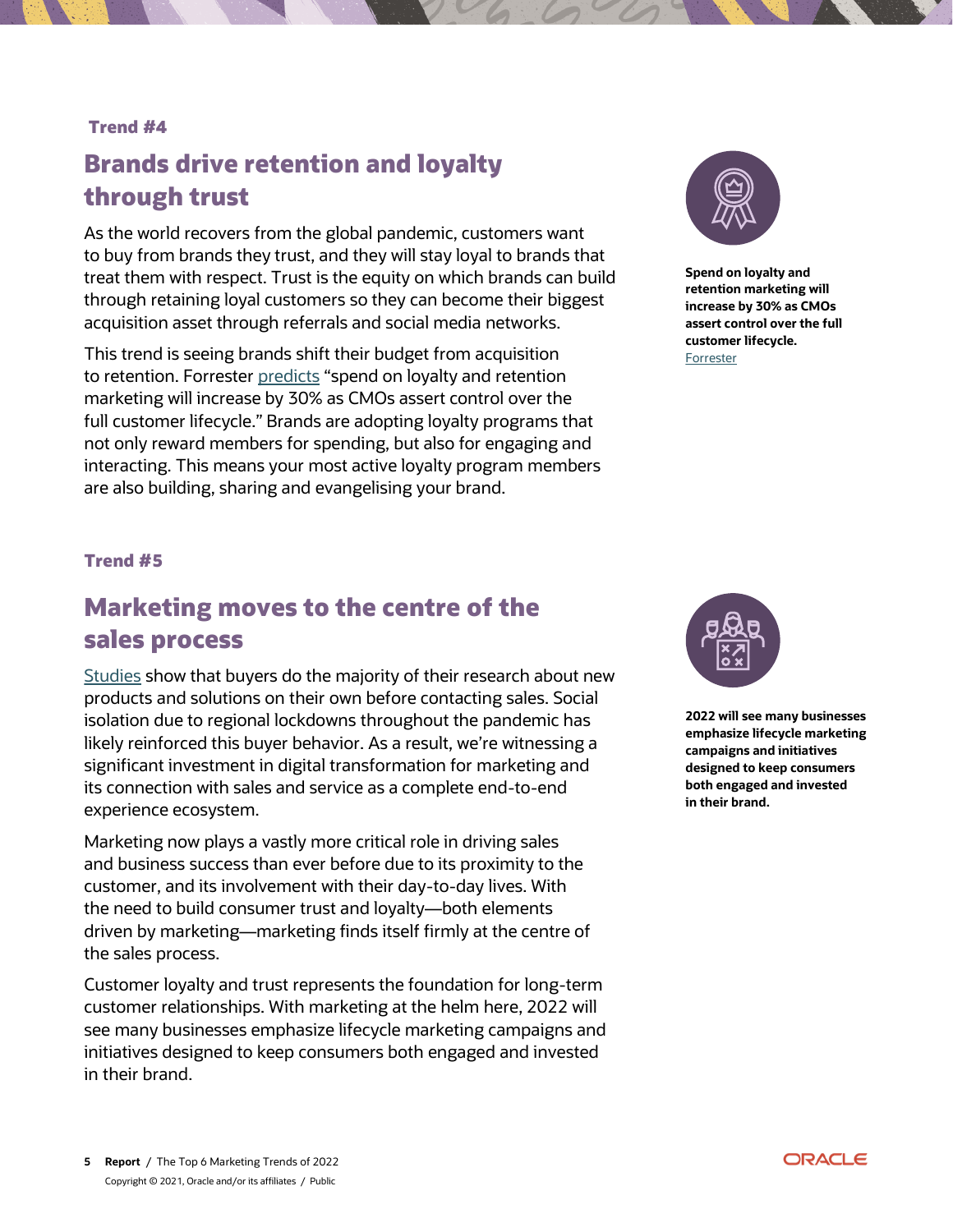For marketers operating in business-to-business environments, providing close support for sales in delivering scalable account-based strategies has also become increasingly important. Account-based strategies focused on ideal customer profiles within a targeted addressable market were shown in research by [ITSMA](https://www.itsma.com/account-based-marketing-hot-topic/) and other similar industry groups to deliver the highest return on investment of any strategic B2B marketing approach. Now, with budgets still under pressure from the pandemic, marketing has to lead the way in increasing the volume of sales while keeping costs low.

Investment in the customer base not only pays off in increasing existing lifetime value but also in acquiring new customers in a digital ecosystem devoid of cookies—where understanding mindset and targeting important life moments is now as important as historical behavior.

#### **Trend #6**

## **Outdated targeting habits crumble with cookies**

What do modern digital marketers have in common with prehistoric life on Earth? Mass extinction and a forced evolution event. For ancient flora and fauna, it was an asteroid. For marketers, it is the less celestial death of 3rd party cookies.

Hyperbole aside, 3rd party cookies have been the de facto targeting method for as long as digital advertising existed. As the industry moves on from cookies, big questions remain around what will take its place and how marketers will adapt to a new audience targeting environment.

The reality is that there will likely be gaps in reach and scale versus what we are traditionally accustomed to through the use of cookies and audience IDs. However, marketers must be ready for a future where customer privacy plays an outsized role and adapt accordingly.

The solutions will be mixed and vary depending on which end of the marketing and advertising spectrum one falls in. Oracle believes the path forward for marketers involves the following combination of approaches:

 Enhanced customer intelligence where the focus shifts from just looking at your best customers' historical behavior to also considering their likely mindset and targeting important life moments. It is this insight that will enable marketers to exploit the new tools that are already beginning to fill the gap.



**Modern marketers should be confident and embrace this next evolution of the Adtech and Martech journey.**